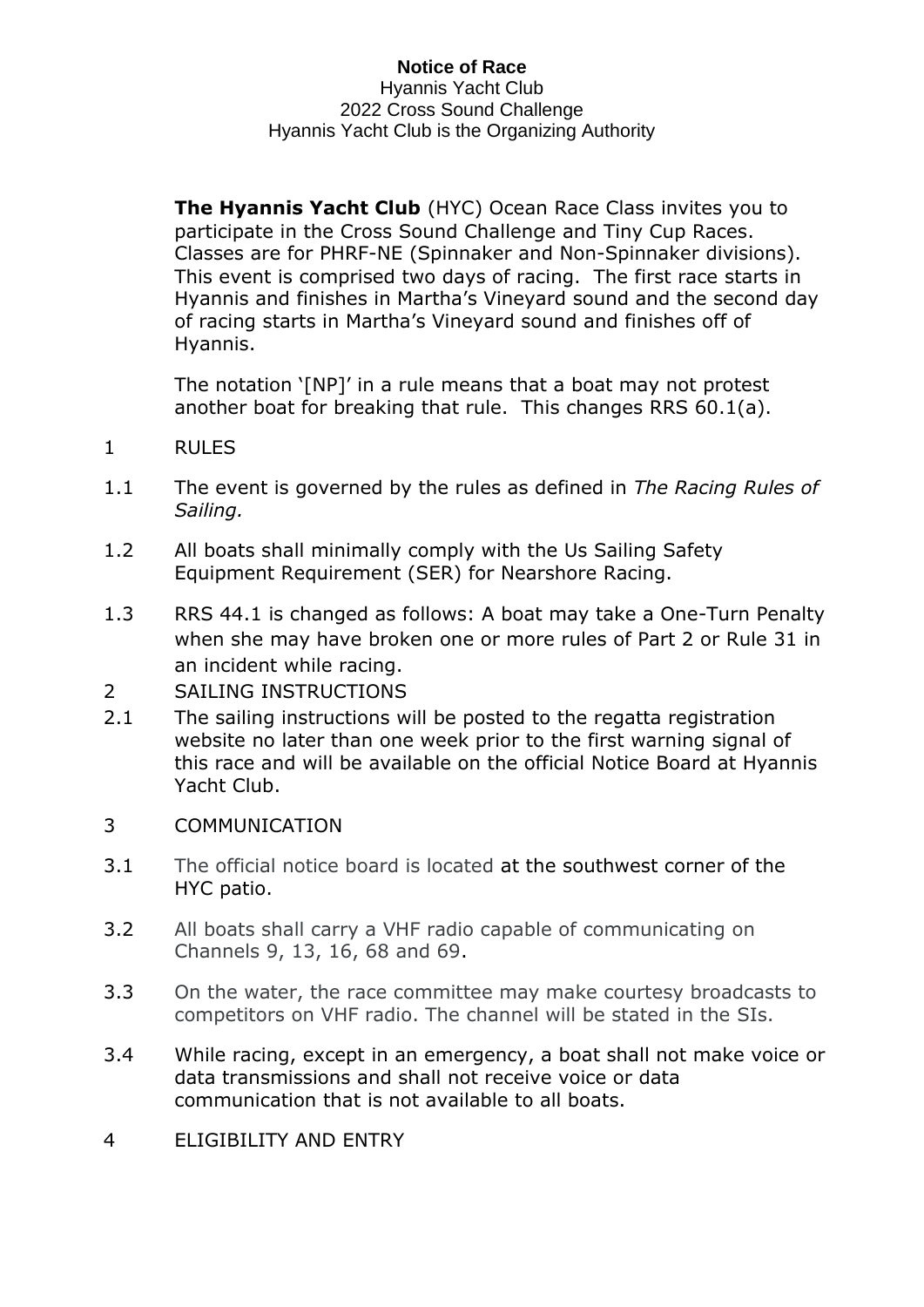- 4.1 All skippers shall be current members of US Sailing.
- 4.2 The event is open to all mono hull boats 24 feet or longer (LOA) with a current valid PHRF New England certificate. The event is open to all mono hull boats over 24 feet (LOA).
- 4.3 Classes are defined as follows:

| Class A - Spinnaker            | <b>PHRF</b> | <b>Based on Registration</b> |  |
|--------------------------------|-------------|------------------------------|--|
| Class B - Spinnaker            | <b>PHRF</b> | <b>Based on Registration</b> |  |
| <b>Class C - Non-Spinnaker</b> | <b>PHRF</b> | <b>Based on Registration</b> |  |
| Class D - Non-Spinnaker        | <b>PHRF</b> | <b>Based on Registration</b> |  |
| <b>Class E - Non-Spinnaker</b> | <b>PHRF</b> | <b>Based on Registration</b> |  |

- 4.4 A minimum of two boats must be registered to create a class.
- 4.5 A skipper's meeting may be held prior to the race. All skippers will be informed of a skipper's meeting via the email supplied at registration no later than 48 hours prior to the skipper's meeting.
- 4.6 Boats may enter the event by registering online at Regatta Network prior to 8/13/22.
- 4.7 To be considered an entry in the event, a boat shall complete all registration requirements and pay all fees.
- 4.8 Late entries will incur a fee of \$20. No entries will be accepted within 24 hours of the first warning signal.
- 5 FEES
- 5.1 The entry fee for this event will be \$70.
- 6 SAFETY
- 6.1 It shall be the sole and inescapable responsibility of the owner and master of each boat to declare that she is seaworthy in hull, rig, and gear and that she is properly equipped and competently manned and sailed.
- 7 ADVERTISING AND PHOTOGRAPHY
- 7.1 By participating in this race or series, each competitor grants to the organizing authority and its members the right in perpetuity to make, use and show and to license any other person to so make, show and use, from time to time at their discretion, any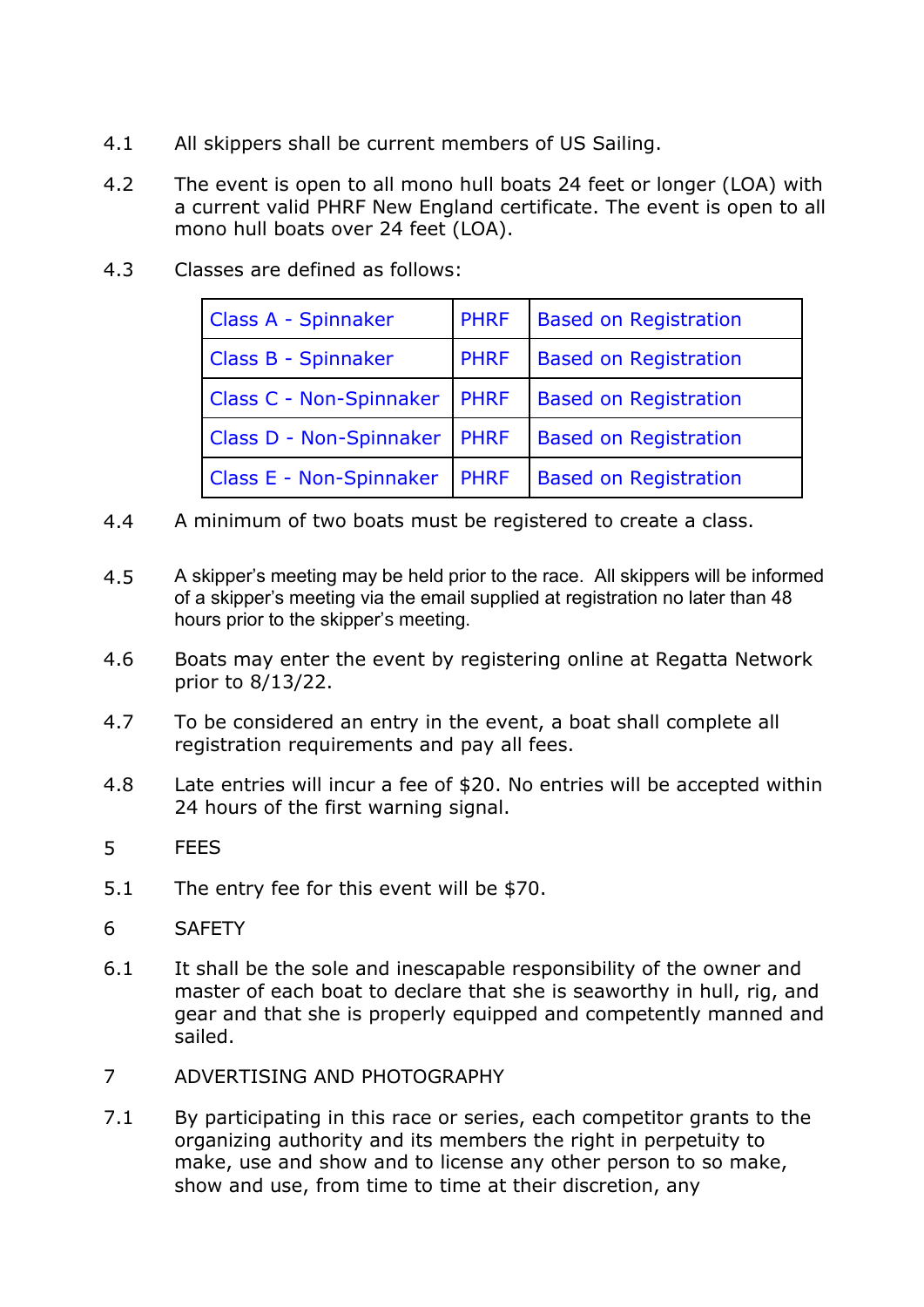photographs, sound recordings, motion pictures and live, taped or filmed television or other productions of them or their property made during the period of the series.

## 8 SCHEDULE

8.2 Dates of racing:

| Date      | Race        | Class | Warning signal |
|-----------|-------------|-------|----------------|
| 8/20/2022 | Cross Sound | ALL   | 0900 hrs       |
|           | Challenge   |       |                |
| 8/21/2022 | Tiny Cup    | ALL   | 1000 hrs       |

## 9 EQUIPMENT INSPECTION

- 9.1 Boats may be inspected at any time to determine compliance with any rule.
- 10 VENUE
- 10.1 Racing shall take place in the waters of Nantucket Sound and Martha's Vineyard Sound.
- 10.2 Post-race activities will take place in Vineyard Haven in a format to be determined.
- 11 COURSES
- 11.1 The course for Cross Sound Challenge will use government marks to create a course starting off Hyannis and ending in Vineyard Sound.
- 11.2 The course for Tiny Cup will use government marks to create a course starting in Vineyard Sound and ending off of Hyannis.
- 12 SCORING
- 12.1 The scoring system is as follows: Low Point System using time on distance.
- 13 BERTHING
- 13.1 Moorings and slips can be available for rent at Hyannis Yacht Club by contacting the steward's office at 508-778-6100
- 13.2 Moorings and slips in Vineyard Haven are reserved for the first 16 boats.
- 14 RISK STATEMENT